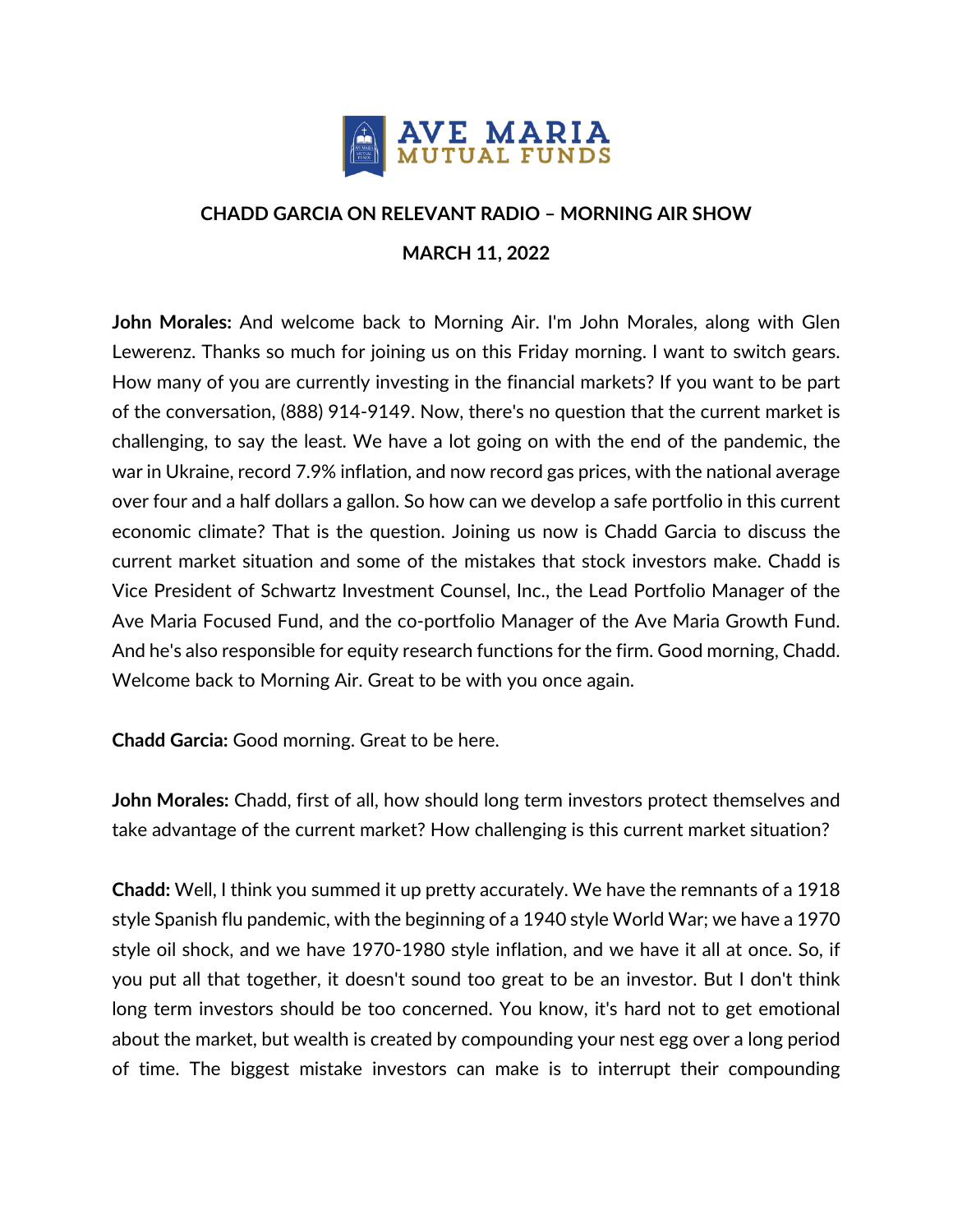unnecessarily. So, if you have a longer time horizon, I think it's the best just to stay in the market and keep investing at the same rate that you always do.

**John Morales:** Obviously, it can be a little bit scary times with everything that's going on, as you just mentioned. I mean, there's a lot that's happening and people are really feeling the high inflation, especially when you go put gas in your gas tank. So, the question is, given these current conditions, and these current market challenges, what type of investments do you think are likely to do well?

**Chadd:** Well, in the near future, commodities are going to do quite well. I mean, Russia and the Ukraine supply 29% of the world's wheat. This year's crop of wheat, at least for the Ukraine, is not likely to get planted. Russia supplies 13% of the world's fertilizer. Russian fertilizer for most of the world is going to be cut off as long as there's sanctions in place and then consequently, food prices are going are going to go up. Energy prices are up on the lack of Russian energy being exported. This is going to hurt Europe much worse than it hurts us. We get probably around 5% of our oil from Russia, although Europe gets a very large amount of their natural gas from Russia.

**John Morales:** And obviously, that's seizing because President Biden says we're no longer doing business as far as gas and energy from Russia. So, it's a lot to keep in mind for an investor.

**Chadd:** Yeah. You know, commodities are going to do well in the short and intermediate future. The danger with them is that they're prone to boom-and-bust cycles. High prices lead to overproduction, which leads to lower prices. So, if you pivot investing in commodities now, you have to be very cognizant of when to sell or look for commodity exposed companies that aren't prone to boom-and-bust cycles. For my portfolio in the Focused Fund, we have about 13% of the positions exposed to commodities, but they are in companies that are less exposed to the typical boom-and- bust cycle.

**John Morales:** Chadd, aside from these commodities, how do you invest during these times, this period of rising crazy inflation? I mean, we're talking close to 8% as we speak.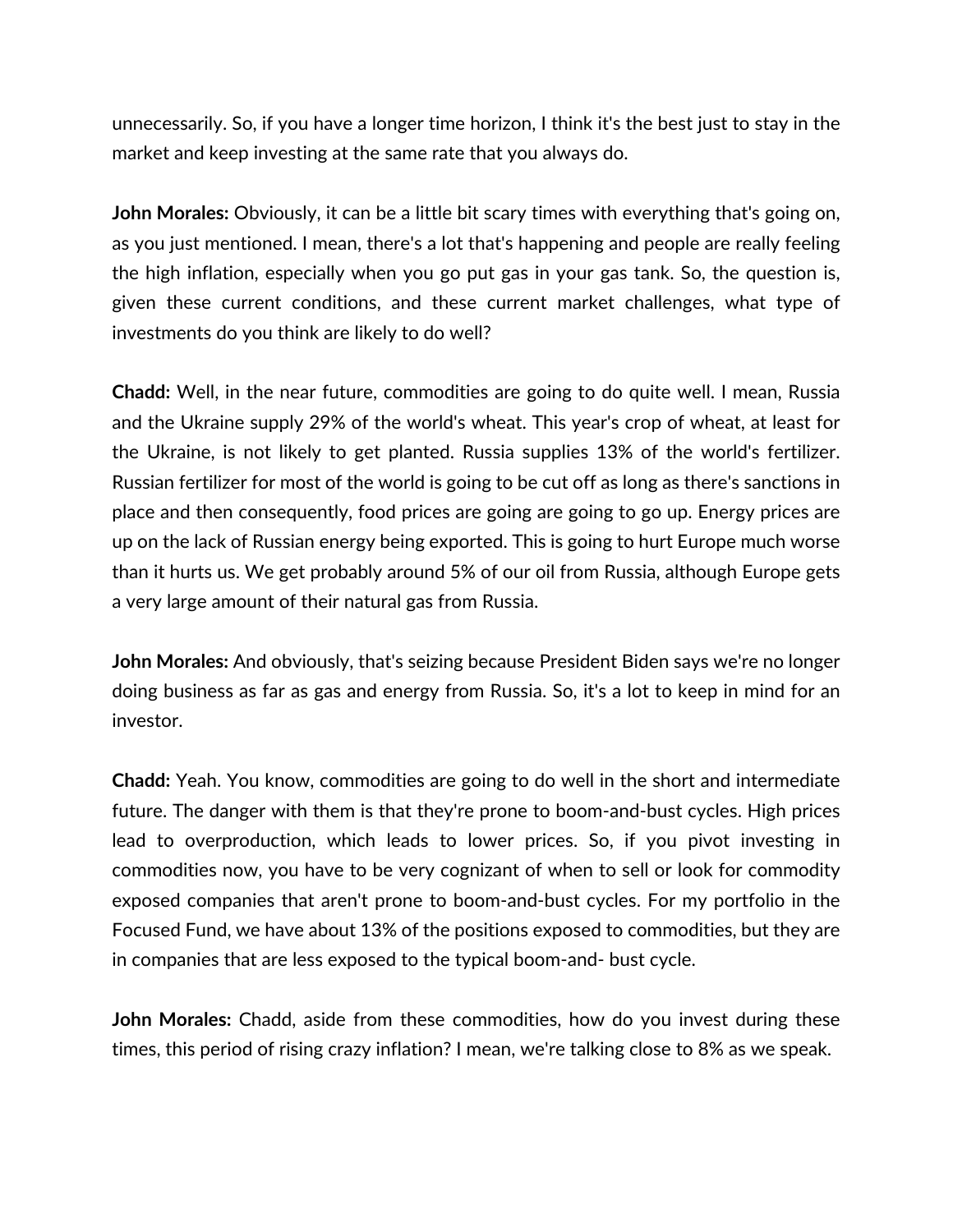**Chadd:** Well, I like to invest in companies that have both pricing power and generate a high return on invested capital. So, said another way, companies that generate high returns on invested capital are companies that require very small investments in order to grow. And so, some examples of those would be software companies. If inflation goes up, the software companies, they're not manufacturing anything; They'll have some wage inflation, but that's about it. So, they should be able to do really well, especially manufacturers, where you're the only type of producer of a certain product. You have pricing power in those scenarios, those usually do well. Luxury goods companies, oddly enough, do quite well. The rich will always be with us, and they are less price sensitive to price increases.

**John Morales:** The question is what can we do and not make mistakes? How to avoid mistakes for the average investor that's looking to take advantage of the current situation here in the markets?

**Chadd:** Well, the biggest mistake investors make is to interrupt their compounding. If you're putting money into your 401(k) or into your investment account twice a month, continue to do that. Don't try to time the market. Don't trade excessively. Both of those interrupts compounding. Don't get shaken out of your holdings. That's another way that people interrupt their compounding. If you sell a fund, a mutual fund, or a stock, and that stock goes up, you usually are anchored to the lower price and you are reluctant to get back in, even though you should be in the market. Continue to make regular contributions to your investment portfolio and don't focus on short term price movements.

**John Morales:** Chadd, what has been your personal experience there on the ground dealing with investors during these trying times? Do you see investors looking at opportunities or do you see sometimes them being sort of gun shy, a little nervous about investing their money?

**Chadd:** Well, we run mutual funds, and so we're not stockbrokers. So, we have less interaction with retail investors as a money manager would be. But I would see the fund flows. So, are people putting money into our funds or taking it out? And I don't think the pandemic or excuse me, the war in Ukraine has had too much of an effect on what our investors are doing, the fund flows seem pretty normal with respect to what institutional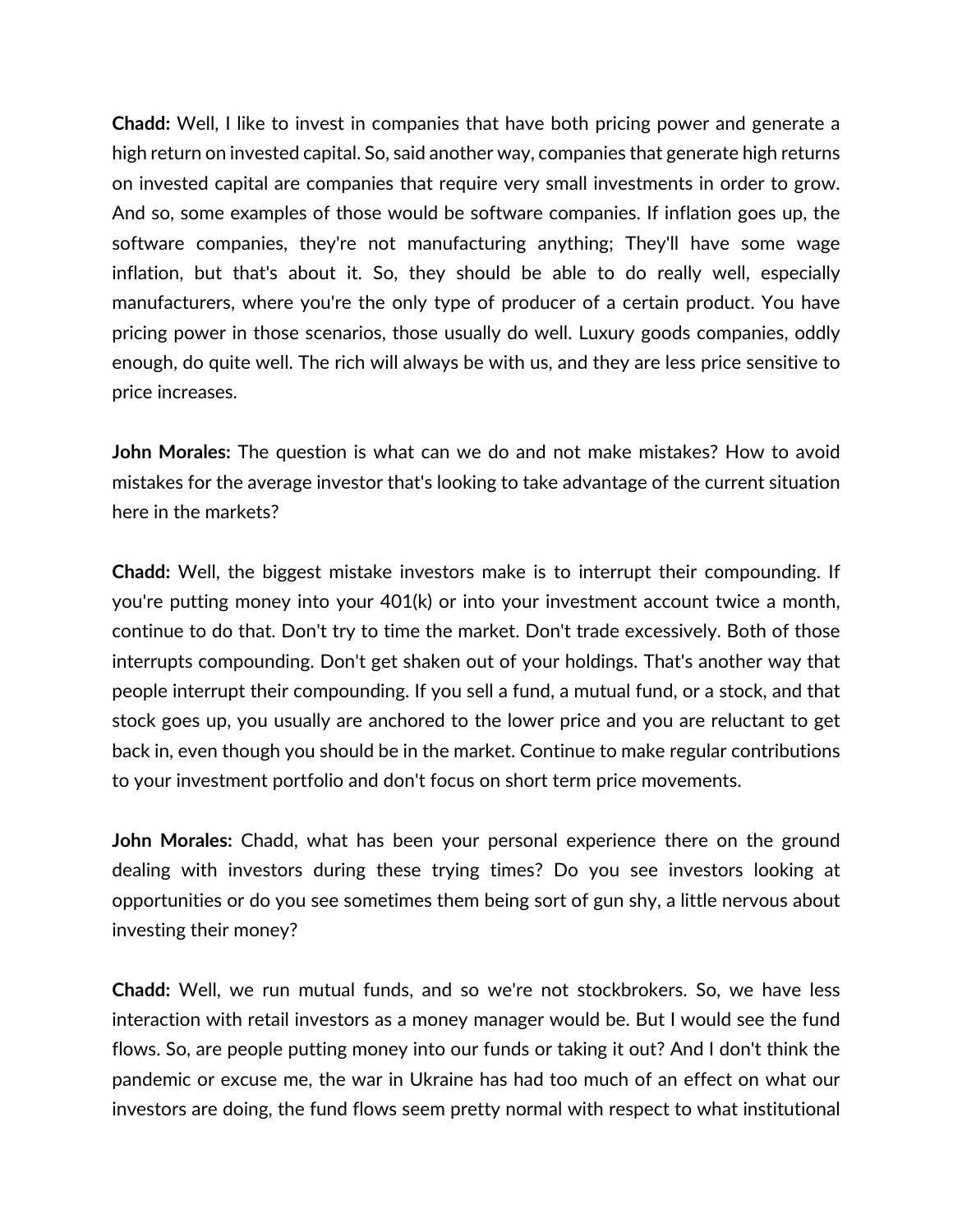investors are doing. I see my colleagues as well as myself, are looking for opportunities to get in stocks that were good businesses, that are going to be good businesses for the long run. That may have been a little bit overpriced in the last year and the prices are looking much more attractive. So, you're making some small movements in our portfolio to take advantage of the of the weakness in prices.

**John Morales:** In the moments that we have, just a word on the Ave Maria Mutual Funds, morally responsible funds. Can you talk to us a little bit about what our listeners should know about Ave Maria Mutual Funds?

**Chadd:** Yes, we run around \$3 billion of assets under management. We're the largest Catholic Mutual Fund Family in the US. We have six funds that enable investors to align their financial goals with their moral beliefs. We place an equal emphasis on investment performance and moral criteria in selecting the companies that we invest in. If you want to learn more, they can find us at www.avemariafunds.com or give us a call at 866-AVE-MARIA.

**John Morales:** Again, www.avemariafunds.com. I appreciate your insights; I know that Ave Maria Mutual Funds as well as the Focused Fund, are doing a great job, especially for people of faith, for Catholics and other Christians who care about where their money is going; they want to invest morally and responsibly. Chadd, thanks so much for being with us once again. I appreciate you taking the time to give us a thumbnail sketch of what's going on in the financial world these days.

**Chadd:** My pleasure. Great to be with you.

**John Morales:** Thanks so much. Chadd Garcia, Vice President of Schwartz Investment Counsel, Inc. and the Lead Portfolio Manager of the Ave Maria Focused Fund.